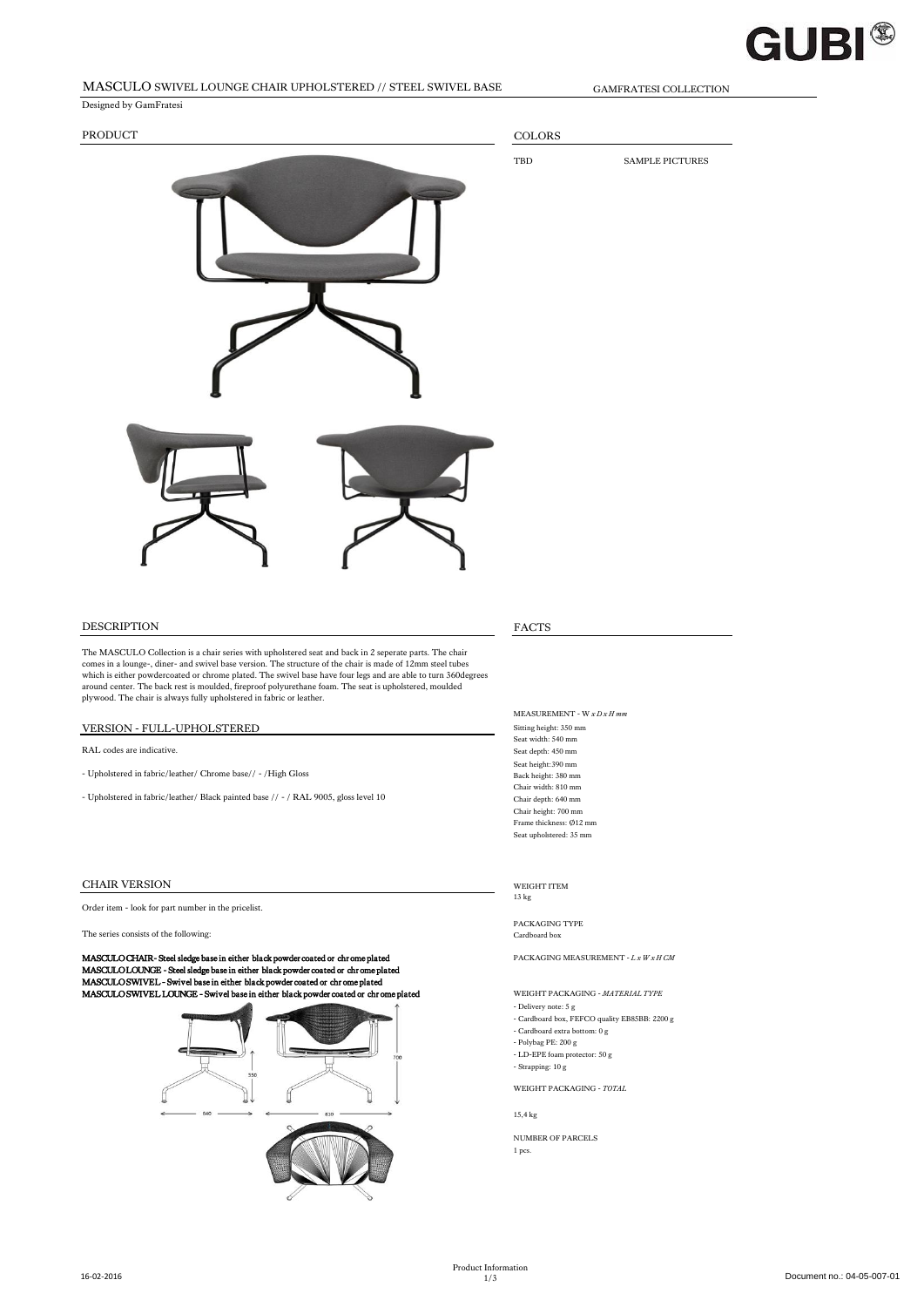## **GUBI®**

#### ACCESSORIES - Leather: 2,2 m<sup>3</sup>

- PLASTIC GLIDERS ARE STANDARD. Two fabrics: - FELT GLIDERS ON REQUEST.<br> **-** Leather: 0.73 m<sup>2</sup> - Fabric:

#### CLEANING AND MAINTENANCE

For cleaning the upholstered surface, first try to brush off the dirt gently. If this is not enough then vacuum the surface.

If further cleaning of the padding is needed, a stain remover is recommended. The cleaning has to be gentle and must always be tested on the most invisible area of the surface before the actual cleaning. Avoid blotches by gentle, circular rubbing towards the stain.

To avoid stains, quickly remove the dirt with a piece of absorbing household wipe and clean with water and colourless washing-up liquid. Do not use the following products for the padding:

- Undiluted cleaning liquids. • Bleach.
- Ammoniac.
- Soap for hard surfaces.

#### For dusting and light cleaning of the frame use a soft, dry cloth.

For further cleaning of the frame, use a soft cloth that is firmly wrung in clean water for gently wiping the<br>surface, and then immediately use a dry cloth to wipe the surface again.<br>If more thorough cleaning is necessary,

Polish with a soft cloth after wiping. Do not use materials for maintenance that:

• Contain abrasive agents. • Are basic, acidiferous or organic.

For the best maintenance of the product, protect it against sunlight and heat, and try to keep it away from moisture, grease and other dirt. Furthermore, protect the surfaces against sharp objects and other that might scratch.

#### ENVIRONMENT

Parts can be separated and sorted for recycling.

Disposal of plastic type PP may be done with incineration of waste.

TESTS

FOAM:

-

-

Back upholstery: BS 5852: Part 2: 1982 Using the flame retardant polyester fabric and crib ignition source 5 as specified in the Furniture and Furnishings (Fire)(Safety) Regulations 1988, Schedule 1, Part I (Great Britain)

#### CERTIFICATION AND LABELS

UPHOLSTERING - *W X L* - Fabric: 140 cm x 1,76 m

- Fabric: 140 cm x 1,03 m